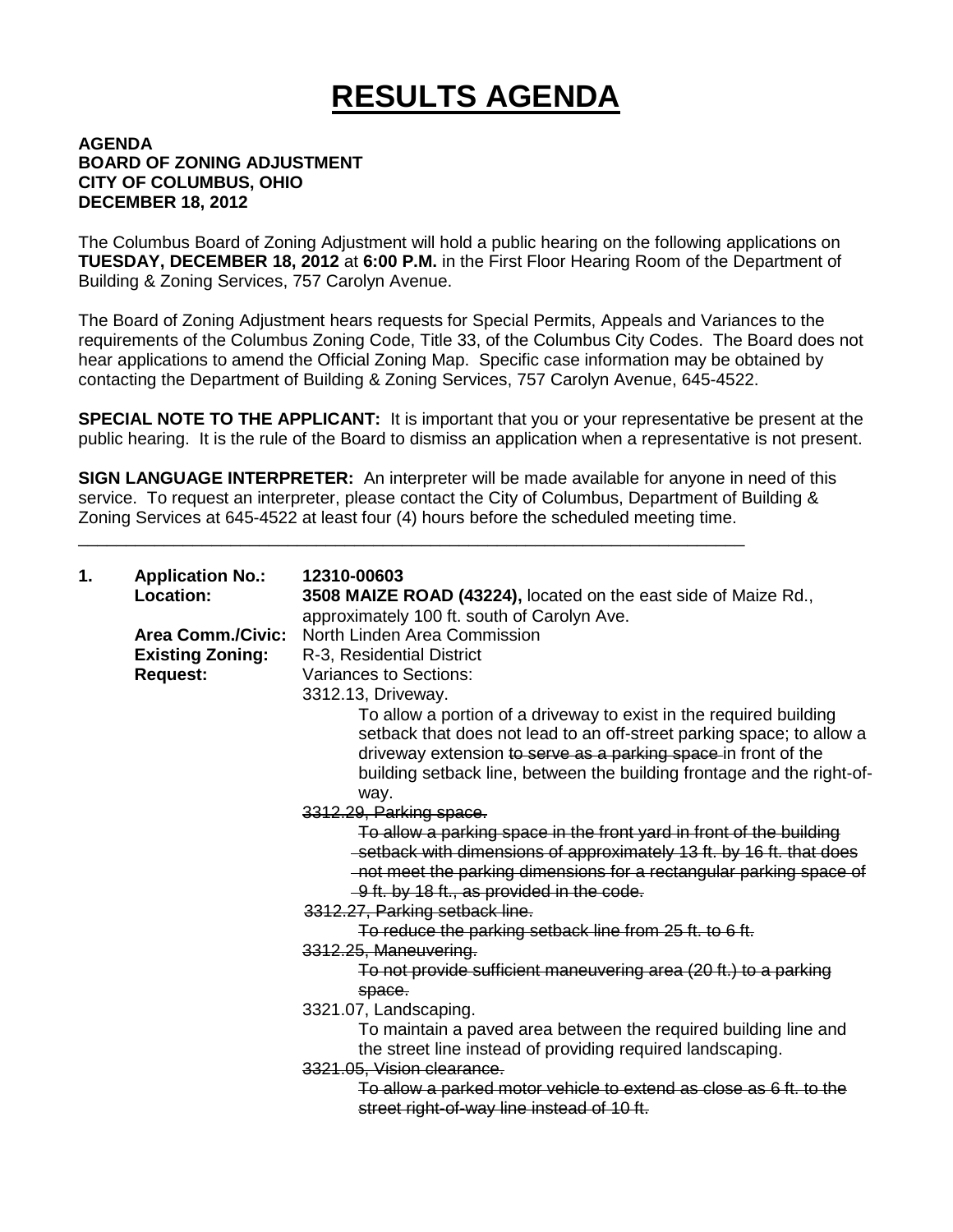|                              | Proposal:               | To permit the use of an existing driveway turn-around in the front yard for<br>that purpose and to allow said space to be used for parking of licensed, |
|------------------------------|-------------------------|---------------------------------------------------------------------------------------------------------------------------------------------------------|
|                              |                         | operable vehicles.                                                                                                                                      |
|                              | Applicant(s):           | Jack & Vickey S. Stockley, Jr.                                                                                                                          |
|                              |                         | 3508 Maize Rd.                                                                                                                                          |
|                              |                         | Columbus, Ohio 43224                                                                                                                                    |
|                              |                         | <b>Property Owner(s):</b> Same as applicants.                                                                                                           |
|                              | <b>Case Planner:</b>    | Dave Reiss, 645-7973                                                                                                                                    |
|                              | E-mail:                 | DJReiss@Columbus.gov                                                                                                                                    |
| <b>APPROVED, AS AMENDED.</b> |                         |                                                                                                                                                         |
| 2.                           | <b>Application No.:</b> | 12310-00612                                                                                                                                             |

**Location: 3514 MAIZE ROAD (43224),** located on the east side of Maize Rd., approximately 50 ft. south of Carolyn Ave. **Area Comm./Civic:** North Linden Area Commission<br>**Existing Zoning:** R-3, Residential District **Existing Zoning:** R-3, Residential District **Request:** Variances to Sections: 3312.13, Driveway. To allow a portion of a driveway to exist in the required building setback that does not lead to an off-street parking space; to allow a driveway extension to serve as a parking space in front of the building setback line, between the building frontage and the right-ofway. 3312.29, Parking space. To allow a parking space in the front yard in front of the building setback with dimensions of approximately 14 ft. by 18 ft. that does not meet the dimensions of a rectangular parking space that is 9 ft. by 18 ft. 3312.27, Parking setback line. To reduce the parking setback line from 25 ft. to 6 ft. 3312.25, Maneuvering. To not provide sufficient maneuvering area (20 ft.) to a parking space. 3321.07, Landscaping. To maintain a paved area between the required building line and the street line instead of providing required landscaping. 3321.05, Vision clearance. To allow a parked motor vehicle to extend as close as 6 ft. to the street right-of-way line instead of 10 ft. **Proposal:** To permit the use of an existing driveway turn-around in the front yard for that purpose and to allow said space to be used for parking of licensed, operable vehicles. **Applicant(s):** Kenya S. & Herbert M. E. Hood 3514 Maize Rd. Columbus, Ohio 43224 **Property Owner(s):** Same as applicant.<br>**Case Planner:** Dave Reiss. 645-79 **Case Planner:** Dave Reiss, 645-7973 **E-mail:** DJReiss@Columbus.gov

**APPROVED, AS AMENDED.**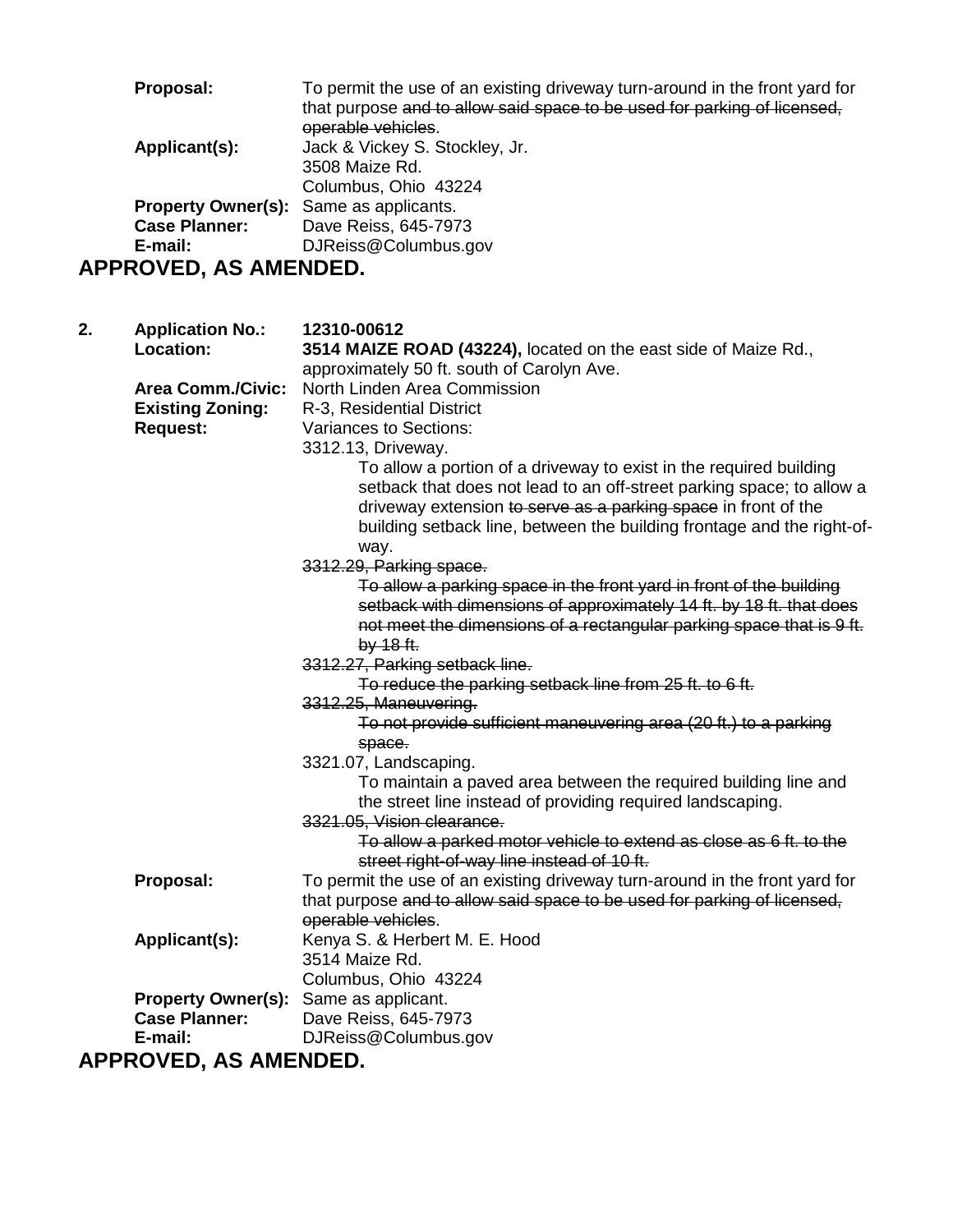| 3.            | <b>Application No.:</b>   | 12310-00610                                                          |
|---------------|---------------------------|----------------------------------------------------------------------|
|               | Location:                 | 5367 THOMPSON ROAD (43230), located on the south side of Thompson    |
|               |                           | Road, approximately 3550 feet east of Hamilton Road.                 |
|               | <b>Area Comm./Civic:</b>  | <b>Northland Community Council</b>                                   |
|               | <b>Existing Zoning:</b>   | PUD-8, Planned Unit Development District                             |
|               | <b>Request:</b>           | Variance(s) to Section(s):                                           |
|               |                           | 3345.07(g), Contents of application for establishment of PUD.        |
|               |                           | To reduce the number of single family lots from 100 to 32 per Item 2 |
|               |                           | of the Introduction of Zoning Text (Subareas 1,2 and 3)              |
|               |                           | 3345.07(d), Contents of application for establishment of PUD.        |
|               |                           | To reduce the perimter yard from 25 fee to zero (0) feet along the   |
|               |                           | west subarea line per Item 3A2d.                                     |
|               |                           | 3345.07(g), Contents of application for establishment of PUD.        |
|               |                           | To eliminate the storage area above the garages, per Item 3A1e of    |
|               |                           | Subarea 1.                                                           |
|               |                           | 3333.10, AR-12 area district requirements.                           |
|               |                           | To reduce the AR-12 district requirement from 3,600 sq.ft./unit to   |
|               |                           | 2,794 sq.ft./unit per Item 3A1e of Subarea 2.                        |
|               | Proposal:                 | To increase the density of an existing PUD 8 by providing less than  |
|               |                           | required single family homes and adding multi-unit dwellings.        |
|               | Applicant(s):             | Lifestyle Communities, c/o Jeffrey L. Brown Smith & Hale, LLC.       |
|               |                           | 37 W. Broad St., Suite 725                                           |
|               |                           | Columbus, Ohio 43215                                                 |
|               | <b>Property Owner(s):</b> | Preserve Crossing, Ltd., et al.                                      |
|               |                           | 230 West Street, Ste. 200                                            |
|               | <b>Case Planner:</b>      | Columbus, Ohio 43215                                                 |
|               | E-mail:                   | Jamie Freise, 645-6350                                               |
|               |                           | JFFreise@Columbus.gov                                                |
| <b>TABLED</b> |                           |                                                                      |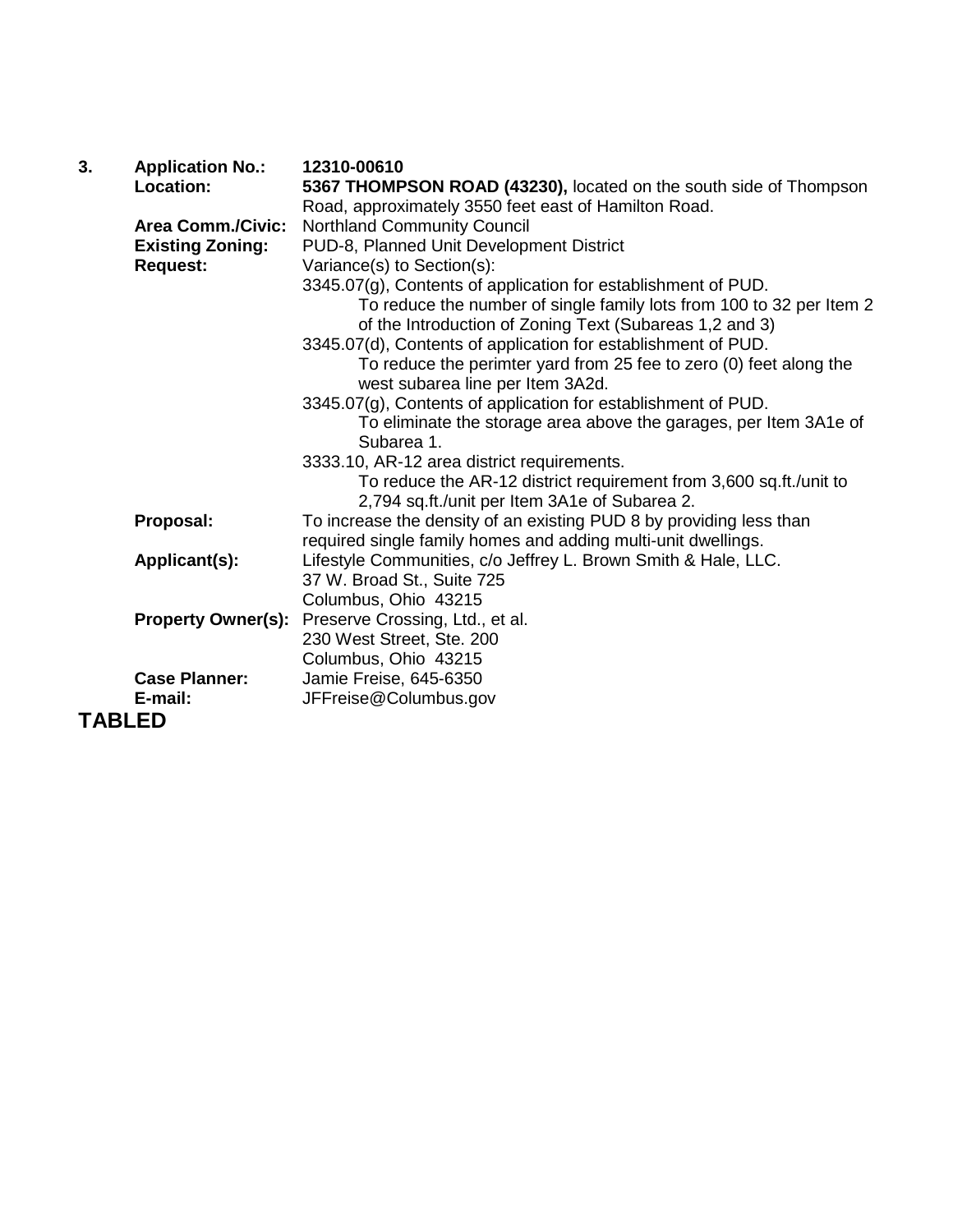| 4.            | <b>Application No.:</b><br>Location:       | 12310-00611<br>8740 SANCUS BLVD. (43240), located on the east side of Sancus Blvd.,<br>approximately 200' south of Polaris Parkway. |
|---------------|--------------------------------------------|-------------------------------------------------------------------------------------------------------------------------------------|
|               | <b>Area Comm./Civic:</b>                   | Far North Columbus Community Coalition                                                                                              |
|               | <b>Existing Zoning:</b><br><b>Request:</b> | LC-4, Commercial District<br>Variance(s) to Section(s):                                                                             |
|               |                                            | 3312.49, Minimum numbers of parking spaces required.                                                                                |
|               |                                            | To reduce the minimum number of parking spaces from 151 to 120.                                                                     |
|               |                                            | 3312.53, Minimum number of loading spaces required.                                                                                 |
|               |                                            | To reduce the minimum number of loading spaces required from 1<br>to 0.                                                             |
|               | Proposal:                                  | To raze an existing restaurant and redevelop the site with two restaurants                                                          |
|               |                                            | and a retail space.                                                                                                                 |
|               | Applicant(s):                              | Kevin Gaskey                                                                                                                        |
|               |                                            | 12750 Merit Drive, Ste. 1000                                                                                                        |
|               | <b>Property Owner(s):</b>                  | Dallas, Texas 75251<br>DDR-PTC Out Parcel, LLC                                                                                      |
|               |                                            | 3300 Enterprise Parkway                                                                                                             |
|               |                                            | Beachwood, Ohio 44122                                                                                                               |
|               | <b>Case Planner:</b>                       | Jamie Freise, 645-6350                                                                                                              |
|               | E-mail:                                    | JFFreise@Columbus.gov                                                                                                               |
| <b>TABLED</b> |                                            |                                                                                                                                     |
|               |                                            |                                                                                                                                     |
| 5.            | <b>Application No.:</b>                    | 12310-00045                                                                                                                         |
|               | Location:                                  | 3863 MORSE ROAD (43219), located at the southeast corner of Morse                                                                   |
|               | <b>Area Comm./Civic:</b>                   | Road and Morse Crossing.<br>Northeast Area Commission                                                                               |
|               | <b>Existing Zoning:</b>                    | <b>CPD, Commercial District</b>                                                                                                     |
|               | <b>Request:</b>                            | Variance(s) to Section(s):                                                                                                          |
|               |                                            | 3312.27, Parking setback line.                                                                                                      |
|               |                                            | To reduce the required parking setback line from 50' to 30'.                                                                        |
|               | Proposal:<br>Applicant(s):                 | Expansion of an automobile dealership<br>Jeffrey L. Brown; c/o Smith & Hale, L.L.C.                                                 |
|               |                                            | 37 W. Broad St., Suite 725                                                                                                          |
|               |                                            | Columbus, Ohio 43215                                                                                                                |
|               | <b>Property Owner(s):</b>                  | <b>JAZ Real Estate Holdings LLC</b>                                                                                                 |
|               |                                            | 4250 Morse Crossing                                                                                                                 |
|               | Case Planner:                              | Columbus, Ohio 43219<br>Jamie Freise, 645-6350.                                                                                     |
|               |                                            |                                                                                                                                     |

**Case Planner:** Jamie Freise, 645-6350<br>**E-mail:** JFFreise@Columbus.go **[JFFreise@Columbus.gov](mailto:JFFreise@Columbus.gov)** 

**APPROVED**